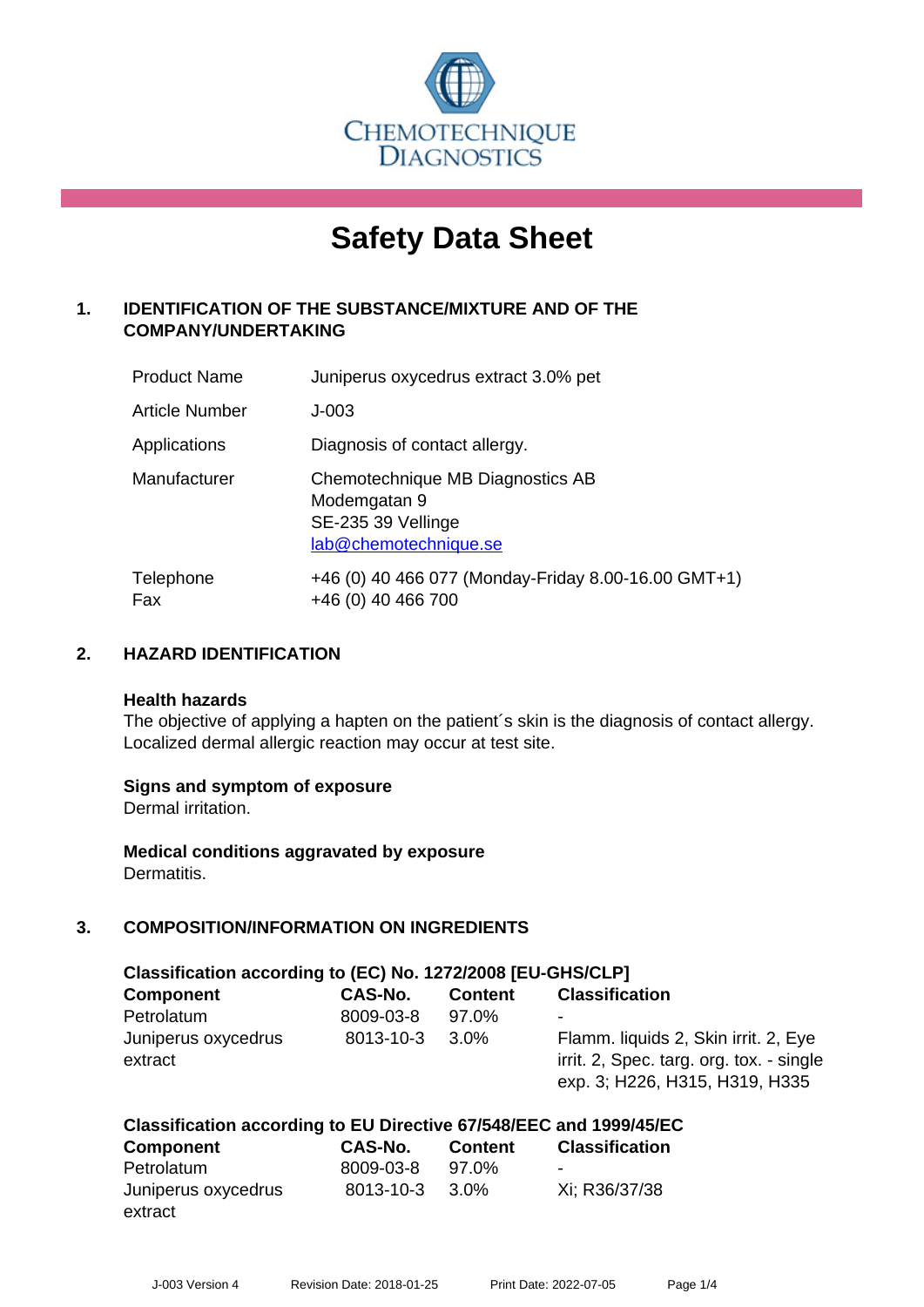#### **4. FIRST AID MEASURES**

**Emergency and first aid procedures**

Obtain medical attention.

#### **5. FIRE-FIGHTING MEASURES\***

#### **Suitable extinguish media**

CO2, powder or water spray. Fight larger fires with water spray or alcohol resistant foam.

# **For safety reasons unsuitable extinguishing agents**

Water with full jet.

# **Special protective equipment for fire-fighters** Wear self-contained respiratory protective device. Wear fully protective suit.

\*Data is shown for petrolatum only

# **6. ACCIDENTAL RELEASES MEASURES**

**Steps to be taken if material is released or spilled** Contain and place in a closed container.

# **7. HANDLING AND STORAGE**

**Precautions to be taken in handling and storage** Store dark at 5-8°C. Avoid extended exposure to light. FOR EXTERNAL USE ONLY.

# **8. EXPOSURE CONTROLS/PERSONAL PROTECTION**

**Respiratory protection** Not required.

**Ventilation** Local exhaust.

**Protective gloves** Disposal gloves.

# **Eye protection**

Not required with normal use.

#### **Work/Hygienic practices**

Wash hands after each use.

#### **9. PHYSICAL AND CHEMICAL PROPERTIES**

Odour **Fragrance** 

Appearance Light Brown Semi-solid

Melting point\* 50-55° C

Boiling point\* No data available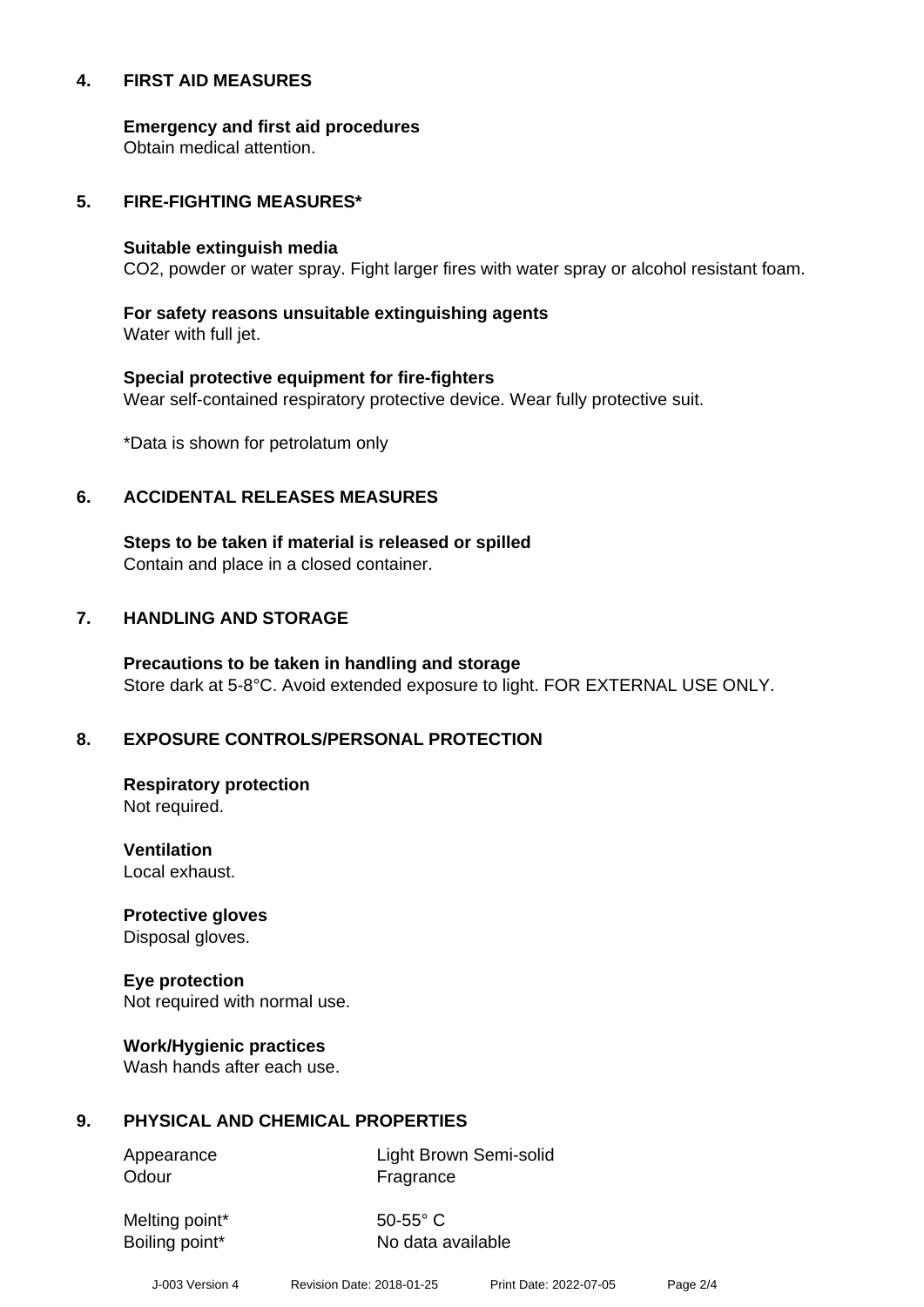Flash point\*  $>100^{\circ}$ C Density\* No data available. Solubility in/Miscibility with Water\*

Self ignition\* Product does not self ignite. Danger of explosion\* Product does not present an explosion hazard. Insoluble

\*Data is shown for petrolatum only

# **10. STABILITY AND REACTIVITY**

#### **Incompability**

May react with strong oxidizing agents.

#### **Stability**

Stable at recommended storage conditions.

#### **Hazardous byproducts**

Combustion may generate CO, CO2 and other oxides.

#### **Hazardous polymerization**

Will not occur.

# **11. TOXICOLOGICAL INFORMATION**

No data available.

#### **12. ECOLOGICAL INFORMATION**

No data available.

#### **13. DISPOSAL CONSIDERATIONS**

#### **Waste disposal method**

Comply with federal, state/provincial and local regulation.

#### **14. TRANSPORT INFORMATION**

Not dangerous goods.

#### **15. REGULATORY INFORMATION**

The classification is according to the latest editions of the EU lists, and extended by company and literature data.

#### **16. OTHER INFORMATION**

#### **Text of H-statements and R-phrases mentioned in Section 3**

| Flamm. liquids 2 |                           | Flammable liquids (Category 2) |          |
|------------------|---------------------------|--------------------------------|----------|
| Skin irrit. 2    |                           | Skin irritation (Category 2)   |          |
| Eye irrit. 2     |                           | Eye irritation (Category 2)    |          |
| J-003 Version 4  | Revision Date: 2018-01-25 | Print Date: 2022-07-05         | Page 3/4 |